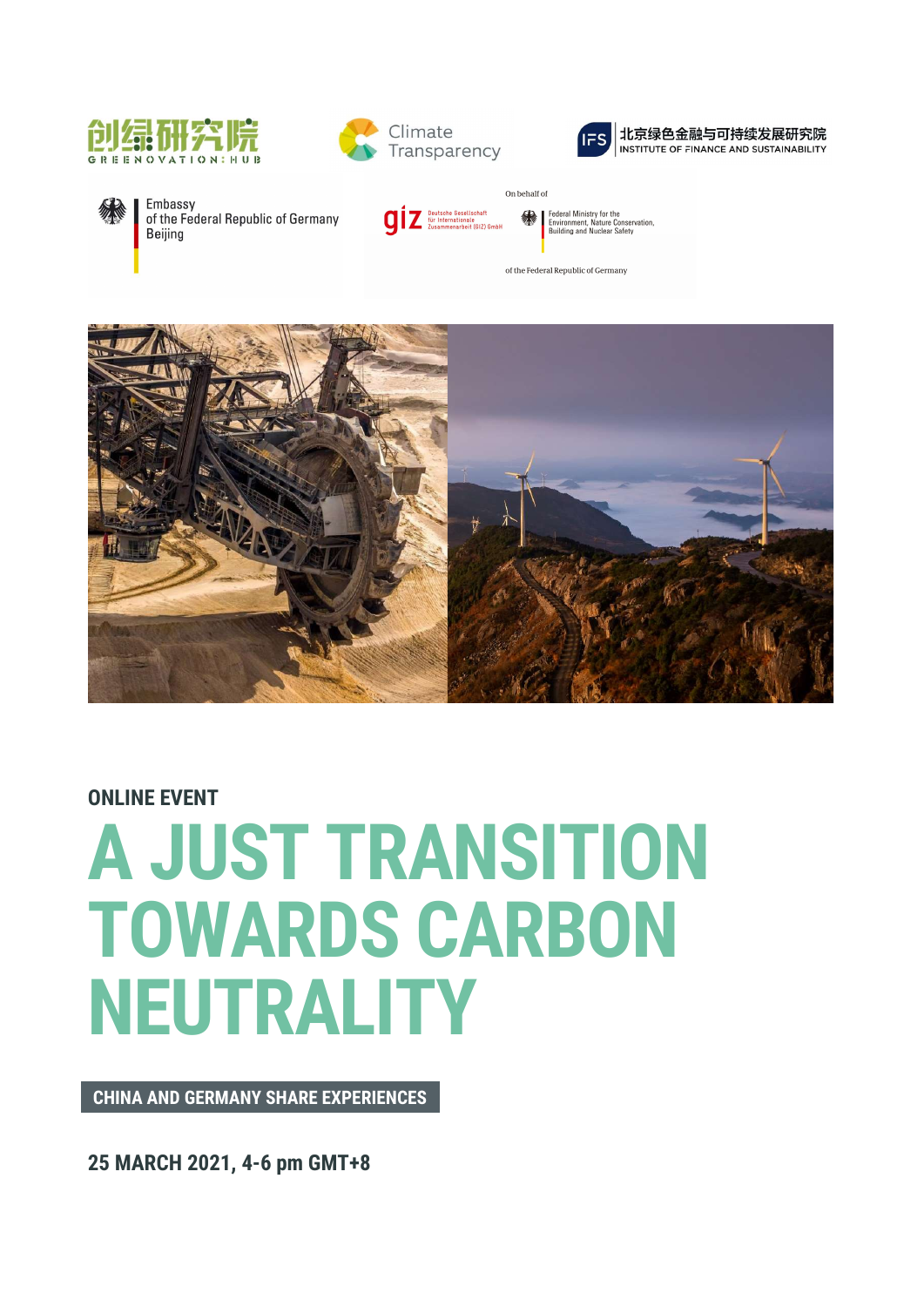## **AGENDA**

#### **FACILITATOR:** Yang Fugiang, Board member, Greenovation Hub

| <b>TIME</b>     | <b>SESSION</b>                                                                                                                                                                                                                                 |
|-----------------|------------------------------------------------------------------------------------------------------------------------------------------------------------------------------------------------------------------------------------------------|
| $16.00 - 16.10$ | <b>WELCOME</b>                                                                                                                                                                                                                                 |
|                 | <b>Clemens von Goetze, Ambassador of the Federal Republic of Germany in Beijing</b><br>$\bullet$                                                                                                                                               |
| $16.10 - 16.45$ | SESSION I: HOW WILL CHINA AND GERMANY ACHIEVE CARBON NEUTRALITY?                                                                                                                                                                               |
|                 | This session explores how reducing greenhouse gas emissions to net-zero impacts the<br>development of the energy sector in China and Germany and how the two countries can<br>enhance their collaboration to accelerate the energy transition. |

- **Li Gao,** Department of Climate Change, Ministry of Ecology and Environment of the People's Republic of China (tbc)
- **Norbert Gorißen,** Deputy Director General, International and European Policy, Climate Policy, Federal Ministry for the Environment, Nature Conversation and Nuclear Safety, Germany

#### **Q&A**

#### 16.45 – 17.45 **SESSION II: LOCAL CHALLENGES AND OPPORTUNITIES OF A JUST TRANSITION - EXPERIENCES FROM GERMANY AND CHINA**

This session focuses on how local governments in China and Germany can advance the energy transition by aligning short-term targets with long-term net-zero commitments, ensuring a just transition and scaling up renewables and green hydrogen.

#### **Lessons from Germany's hard coal mining phase-out in the Ruhr area (10 min)**

• **Manfred Fischedick**, Scientific Managing Director, Wuppertal Institute for Climate, Environment and Energy

**Challenges and opportunities of achieving a green, low-carbon and inclusive transition in Shanxi Province (10 min)**

- **Zhang Fang**, Consulting and Project Research Manager, ESG Investment Research Center, Institute of Finance and Sustainability
- **Guo Hongyu,** Assistant Program Director, Greenovation Hub

#### **Panel discussion: How can innovative policy, finance and stakeholder approaches ensure a just energy transition in China's and Germany's coal regions?**

- **Jianfeng Gao**, Head of the 3rd research department of Academy of Social Sciences of Shanxi Province, Development Research Centre of Shanxi Provincial Government
- **Marie-Luise Schaller**, Innovation Project Manager, Regional Development Agency Rhenish Lignite Mining Area
- **Yan Zhang**, General Manager of Strategic Synergy Department of Shanxi Financial Investment Holdings Limited